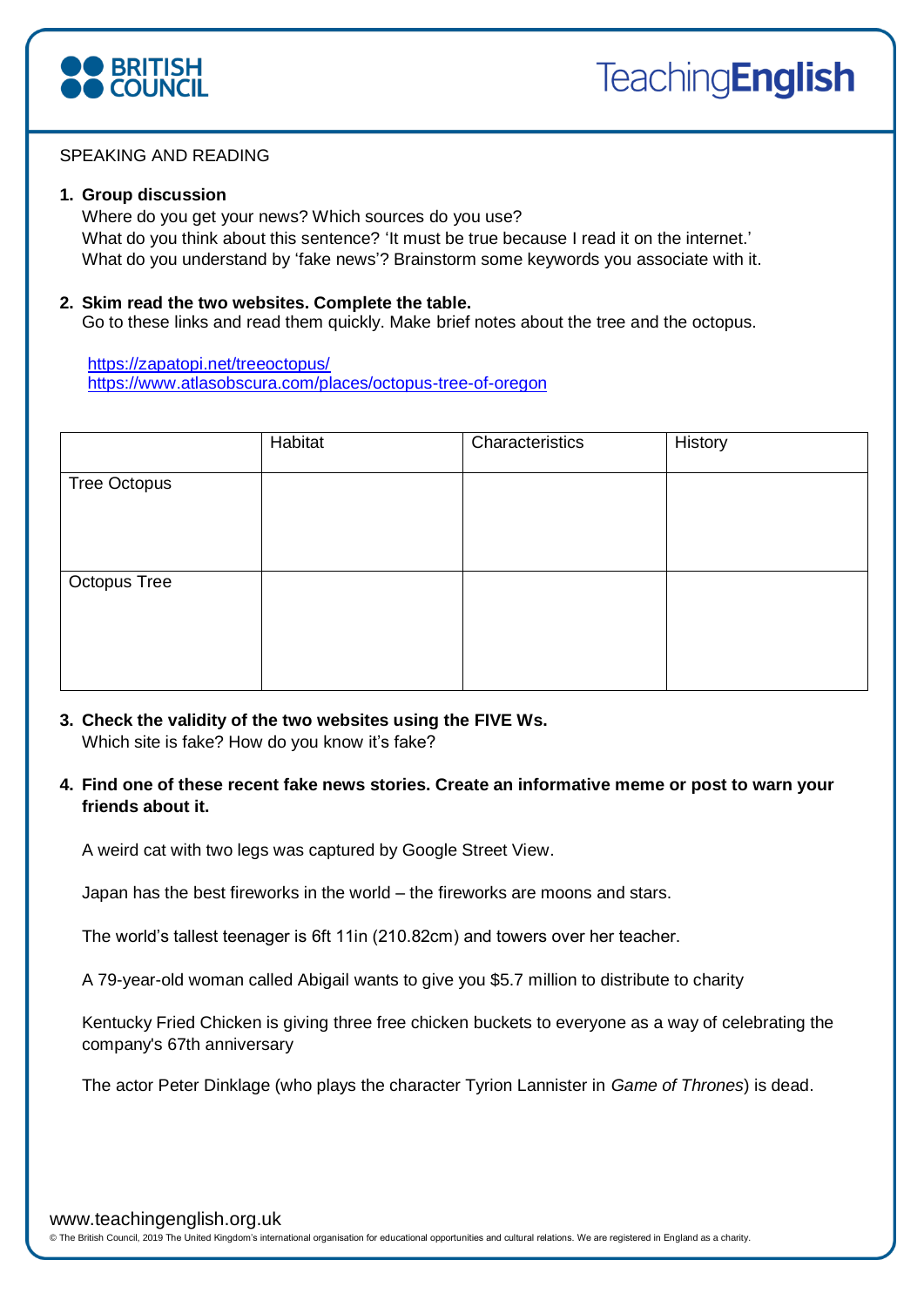

# THE FIVE W-QUESTIONS FOR SPOTTING FAKE WEBSITES

## **WHERE does the information come from?**

Look at the URL. Does it look familiar or credible?

# **TIPS**

Websites with these URLs are usually legitimate: .com, .org, .net, .edu, .gov Fake websites often have URLs that end with: lo, .com.co. Alternatively, fake URLs are incomplete. Fake websites have similar names to authentic sites, e.g. Sky Newz (instead of Sky News).

#### **WHEN was the post put online?**

What's the date on the post? Is the date real? Is the post recent?

TIP

Fake news is often posted on dates which don't exist (e.g. 30 February) or on 1 April (April Fool's Day). Always check the date. Sometimes the news was posted years ago but is still being circulated as 'news'.

## **WHO created the information?**

Who wrote the article? Who took the photo?

**TIPS** 

Real photos should always give the name of the person who took them (or explain where they come from).

Look at photos carefully. Could they have been Photoshopped? Check suspicious photos by doing a reverse Google image search. Other websites may have used the same photo for different news.

## **WHAT does the post or website look like?**

Look at the layout. Is the website well presented and carefully organised? Look at the headline. Is it sensational? Is there an 'About Us' section with contact information? Are sources given for the information? Is the spelling and grammar correct?

## **TIPS**

Genuine websites usually look professional. They usually contain an 'About Us' section, contact information, sources and links to more information.

Check the spelling and grammar. Fake websites often contain mistakes in English.

## **HOW do you know for certain that it's true?**

Check the content again. Does any information seem unlikely? Too good (or too amazing) to be true?

# **TIPS**

Real news stories should appear in several news outlets, not just the one you're looking at. Cross-check the information with a credible website to see if you can find the same story!

#### www.teachingenglish.org.uk

© The British Council, 2019 The United Kingdom's international organisation for educational opportunities and cultural relations. We are registered in England as a charity.